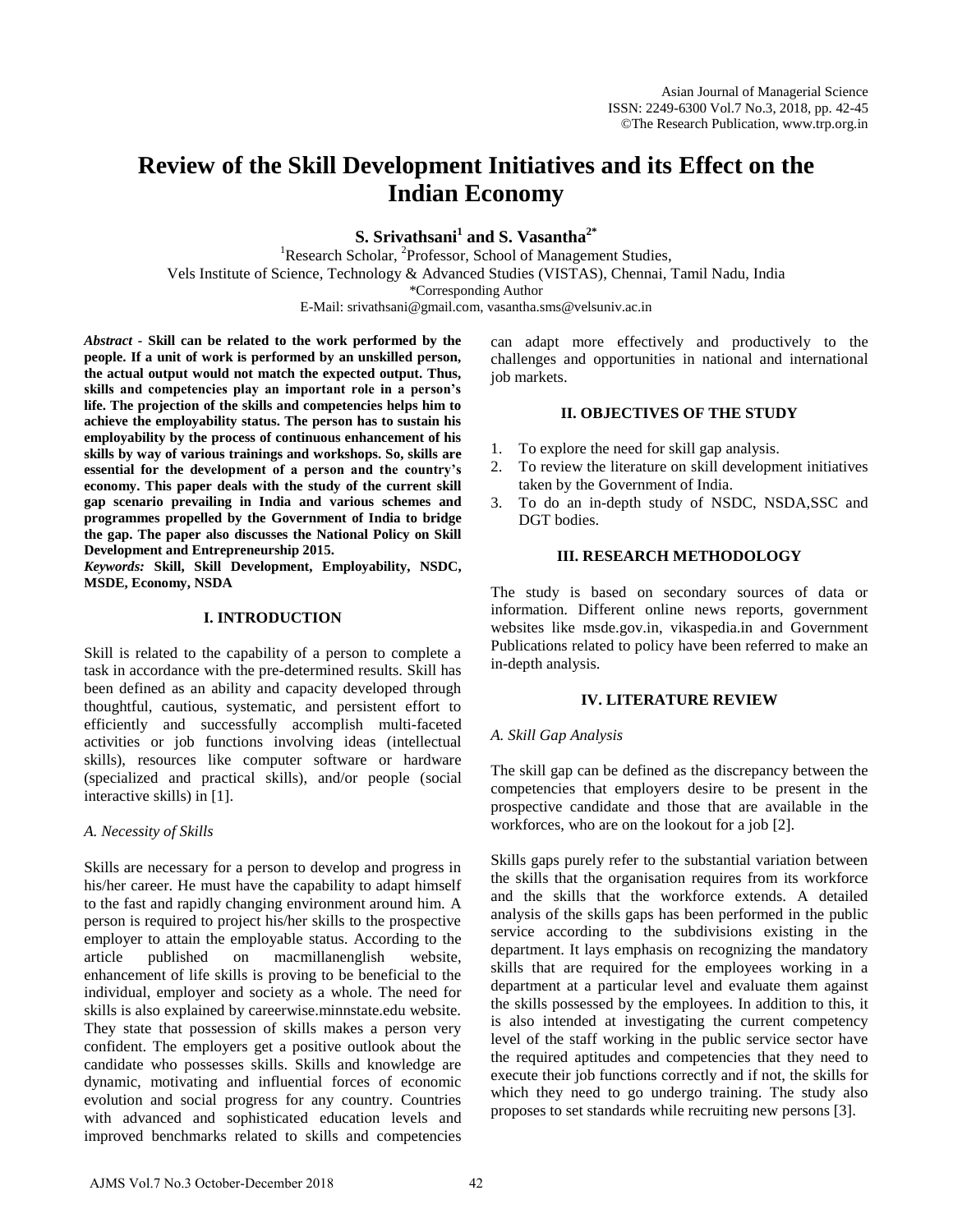A report titled Global Growth Index by Epicor Software is mentioned in [4]. The report findings are that around 23% of businesses felt that they are able to find the right person with adequate skills easily. They also managed to find people with the appropriate industry awareness and understanding but they fear they may face deadlock situation sooner. The research was carried out among 2500 business administrators and employees in businesses in 14 countries, including India. It was found out that 32% of businesses believe that there is a dearth of right skills or experience among young people to work in the industry.

The MSDE policy [5] states that around 5% of the total human resources in India only has undergone official, recognized skill training. For most of the developed countries, it ranges between 68% to 96%. Considering demand side, a skill gap analysis had been organized by NSDC over 2010-2014, which indicates that there is an additional requirement of 109.73 million skilled personnel by 2022 in twenty-four key sectors.

There are many ways by which the skill gap can be identified [6]. They are:

- 1. Observe the performance of an employee for a period of time. The companies usually have a performance appraisal system where the employees are asked to fill the details of the work done in that period. The team leader provides inputs on the areas where the employee has performed well, areas of improvement which needs to be addressed within the next appraisal.
- 2. The skill gap can also be identified by using KPIs.KPIs mean Key Performance Indicators.KPIs help the employees in their progression, compensation etc.

The skills gap investigation can really bring progress and advancement in an organization if the managers provide a judicious outline of the standards which the workforce has to meet. If employees do not have these skills, an organization can use the skills gap analysis to assist them with the necessary specialized training workshops rather than providing them with a generalized training. This helps them save training costs [7].

The skill gap can be addressed through skill development training. Skill Development helps build a nation with empowered individuals. The Ministry of Skill development and Entrepreneurship website [8] states that around 65% of the youth belongs to the employed category. To reap the maximum benefits out of this population and create a knowledgeable and skilled economy, our Honourable Prime Minister has taken up the mission of "Skill India". The vision of accomplishing "Skill India" is launched with an idea to empower the youth of India with the skills necessary for them to survive in this ever-demanding, constantly evolving, fast progressing technology world.

The "Skill Mission" was launched on 15 July 2015.It has garnered a lot of support and reviews under the leadership of Shri Dharmendra Pradhan, Minister for Skill Development and Entrepreneurship and Shri Anant Kumar Hegde, Minister of State, MSDE. More than one crore youth link themselves with the Skill India mission yearly. Skill India is not constrained only to addressing the demands of the Indian market but it is vigorously getting involved with countries across the world to project India in limelight in a global arena and create opportunities for the country's youth in the international market. The skilled workforce of India will not only be able to showcase their talents and excel in their motherland but they would also be able to contribute globally.

## **V. SKILL DEVELOPMENT INITIATIVES IN INDIA**

The skill growth in India is taken care of by the Ministry of Skill Development and Entrepreneurship (MSDE). The Ministry is accountable for bringing together all skill improvement activities across the country and synchronize it, elimination of increasing divide between requirement and provision of personnel with adequate skills and industry experience, developing quality professional and methodological training institutions, skill enhancement and enrichment, encouraging new skills and be a catalyst for the workforce to come up with revolutionary and path-breaking ideas.MSDE thus encourages the youth by fostering creativity, innovation in them, which leads to the path of entrepreneurship.

The Ministry aims to march forward efficiently and swiftly to accomplish its vision of a 'Skilled India'. It is supported in this programme by efficient and well-designed organizations named National Skill Development Agency (NSDA), National Skill Development Corporation (NSDC), National Skill Development Fund (NSDF) and 33 Sector Skill Councils (SSCs) as well as 187 training partners registered with NSDC.

MSDE is a vital component of the government policy based on "Sabka Saath, Sabka Vikaas" and it is committed to an all-inclusive progression of the population, which spans from rural to urban areas. In view of this, MSDE had come with a policy which addresses the entire population. The policy is named as "National Policy on Skill Development and Entrepreneurship 2015" [5]. National Skill Development and Entrepreneurship Policy 2015 attempts to focus on many issues. It endeavours to create a bond between the world of edification and the world of employment. The result of this bonding is to empower these two different worlds to build a Skilled India. The Mission of "National Policy on Skill Development and Entrepreneurship 2015" policy is to Review of the Skill Development initiatives and its Effect on the Indian Economy<br>
Myton, which also not constrained only to addensige the Hall Indian is not constrained only to proper the<br>
particular and involved with the

- 1. Generate the need for skill development across the country.
- 2. Associating skills with the appropriate competencies.
- 3. Relate and establish a link between the skilled human resources and demands of the industry.
- 4. Make sure the standards set by the policy match to the international levels.
- 5. Design an environment which encourages creativity and innovative ideas, thus leading to the development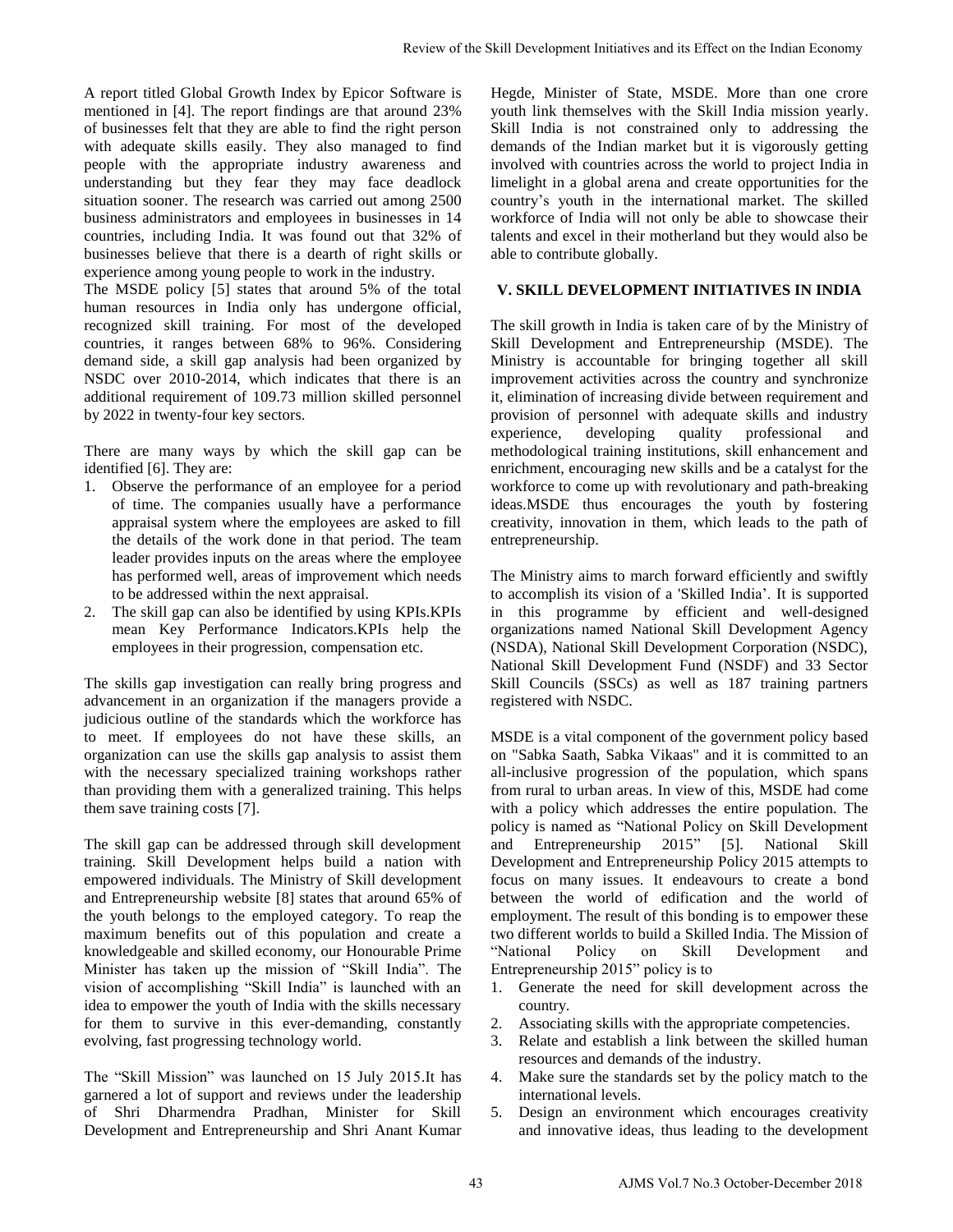of a productive, revolutionary and leading-edge economy.

The various organizations which work hand-in-hand with MSDE are:

## *A. NSDC*

The National Skill Development Corporation India (NSDC) was formed to function as a Public Private Partnership Company. The most important objective is stimulating the skills environment in India. NSDC is centred on the following towers of strength:

- 1. Taking initiatives to create professional training institutions which exhibit excellence and class. The institutions must be empowered with the infrastructure to cater to the huge population.
- 2. By providing long-term capital to the sector skill councils
- 3. Empowering the foundation and ensuring the prolonged continuity of support systems required for skill development. This comprises of the Industry led Sector Skill Councils.

The key goals of the NSDC are to:

- 1. Elevate the level of skills to international standards through substantial on the job training pertaining to that industry and develop essential outlines for standards, curriculum and also design procedures for quality assurance S. Srivathsani and S. Vasantha<br>
of a productive, revolutionary and leading-edge<br>
comomy.<br>
comomy.<br>
C. NSDC<br>
The Vasions organizations which work hand-in-hand with<br>
MSDE are:<br>
MSDE are:<br>
No. NSDC<br>
No. No. NSDC<br>
No. No. NSDC
- 2. Work in coordination with the private sector and support their initiatives for skill development through suitable Public-Private Partnership (PPP) models. Make efforts for provision of significant functional and commercial involvement from the private sector.
- 3. Create financing opportunities in sectors which are yet to be explored or have not been marketed effectively.
- 4. Give importance to initiatives that address multiple objectives than the ones which address a single objective.

NSDC works in collaboration with Private sector companies, central and state ministries, NGOs and higher educational institutions.

Some of the achievements of NSDC are as follows:

- 1. Around 5.2 million students have been trained.
- 2. Established 235 private sector partnerships for training and competency development.
- 3. 38 Sector Skill Councils (SSC) sanctioned in services, manufacturing, agriculture & allied services, and informal sectors.
- 4. 1386 Qualification Packs with 6,744 unique National Occupational Standards (NOS). The standards have been authenticated by over 1000 companies.
- 5. Professional training introduced in 10 States, covering 2400+ schools assisting over 2.5 lakh students. Curriculum based on the National Occupational Standards (NOS) and SSC certification has been designed. NSDC is working with 21 universities,

Community Colleges under UGC/AICTE for aligning the standards of education according to the National Skills Qualifications Framework (NSQF).

## *B. National Skill Development Agency (NSDA)*

The National Skill Development Agency (NSDA), a selfgoverning body, (enlisted as a Society under the Society's Registration Act 1860) was designed with the purpose to synchronize and complement the skill promotional endeavours in the country.

Functions of NSDA:

- 1. Anchor the National Skills Qualifications Framework (NSQF) & simplify the procedure of setting up professional certifying bodies. This is done to set standards to be on par with the international paradigms.
- 2. Ensure that steps are taken to match the targets related to aptitudes and competencies as visualized in the 12th Five Year Plan and beyond.
- 3. Organize and work along with various Central Ministries/Departments, State Governments, the NSDC and the private sector to promote skill enhancement activities.
- 4. Assess the prevailing skill development schemes to judge their effectiveness and provide suggestions for corrective action so that they are able to achieve the intended objectives.
- 5. Build and sustain a national repository related to skill development including development of a dynamic Labour Market Information System (LMIS).

## *C. Sector Skill Councils*

The National Skill Development Policy of 2009 had directed the NSDC to come up with SSCs with an objective to connect the key participants i.e. employers, employees and the academic world. They are currently sponsored by NSDC and are anticipated to grow into an economically self-sponsored organisation in few years. These SSCs are in-charge of formulating the National Occupational Standards for different levels of jobs in several sectors, chart out certification and accreditation norms, take efforts to build data warehouse pertaining to the current requirements of skill development in the industry, examine the quality of the supply of competent and proficient workers, explore the demand and supply gap in each sector and forecast the trends to design the skill development programmes accordingly.

## *D. Directorate General of Training (DGT)*

The Directorate General of Training comprises of the Directorate of Training and Directorate of Apprentice Training. This incorporates a chain of Industrial Training Institutes (ITIs) in States, Advanced Training Institutes (ATIs), Regional Vocational Training Institutes (RVTIs) and other central institutes. Numerous training programmes addressing the needs of the students, trainers and industry requirements are being conducted by these institutes. ITIs